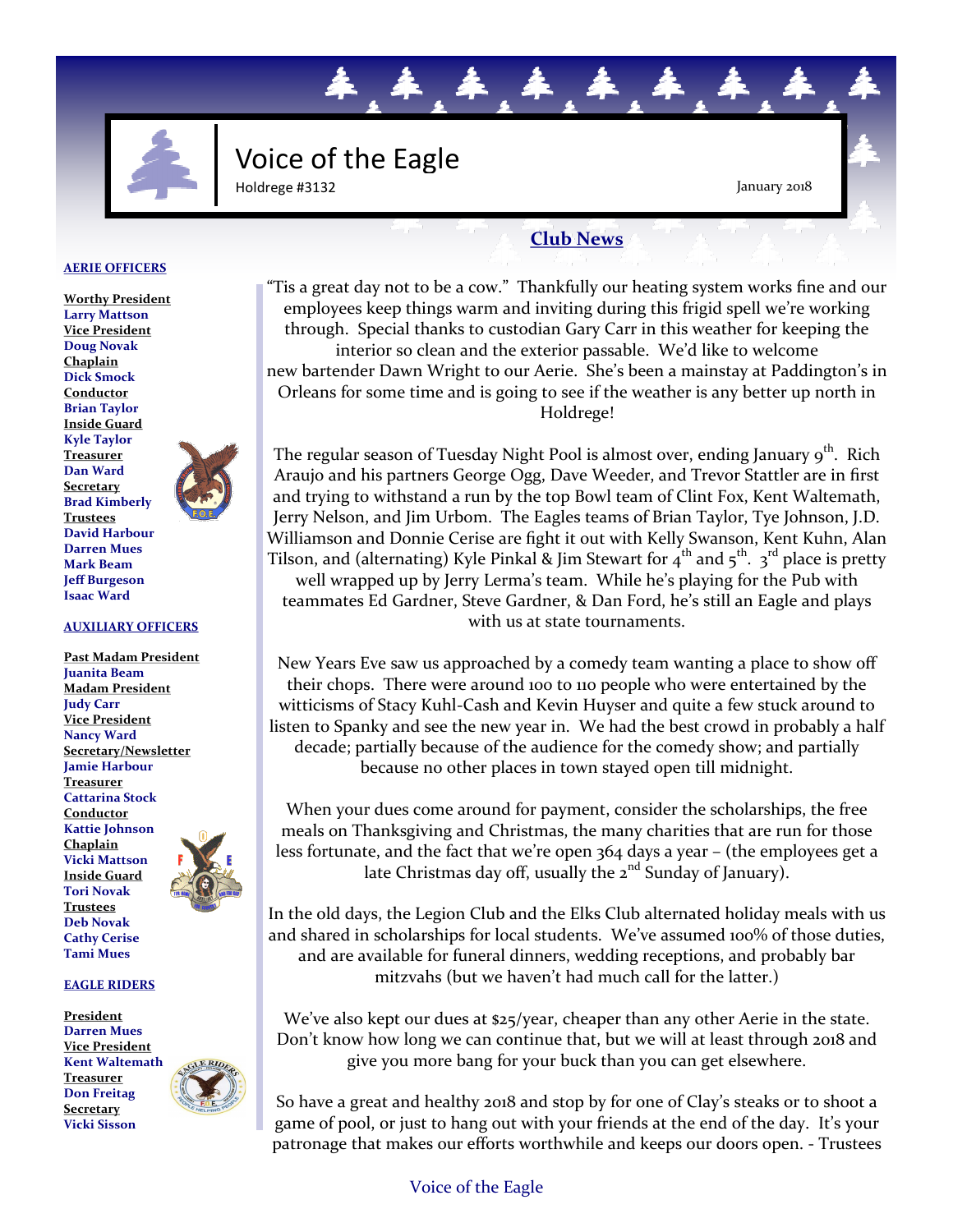

## **January Birthdays**

| 1St a | Isaac Ward            |  |  |
|-------|-----------------------|--|--|
|       | 5th Betty Lou Dossett |  |  |
|       | Linda Harouff         |  |  |
|       | Dale Gulden           |  |  |

- 6th Kevin Michaels Sr Michelle Rink
- 7th Kathy Zinnel Lillian Kowalski David Carlson
- 9th Hilda Rodriquez
- 10th Josephine Rodriguez Darrell Wiser
- 12th Judy Brown Larry Sundquist Spencer Armstrong
- 14th Mary Olson
- 15th Ron Smith

16th Jou Araujo Barbara Brown 17th Ronald Lyon James Jameson Ashley Hull Amy Werner Marge Weister 18th Leslie Van Winkle 19th Catherie Moseley Ronald Johnson 20th Jerry Shaver Venita Kitzke 21st Todd Dahl 22nd Guy Jensen ChristieWerner 23rd Shawn Alberts Lynn Brandt

- 24th Ronda Barker
- 25th Donna Maske
	- Bonnie Marshall
- 26th Nell Johnson Rose Bischoff
- 27th Kenny Johnson Mark Murray
- 29th Bob Launchbarger
- 30th Dawn Herman James Schemper
- 31st Douglas Wilcox Nancy Zwink



# **Welcome New & Reenrolled Members**

#### Voice of the Eagle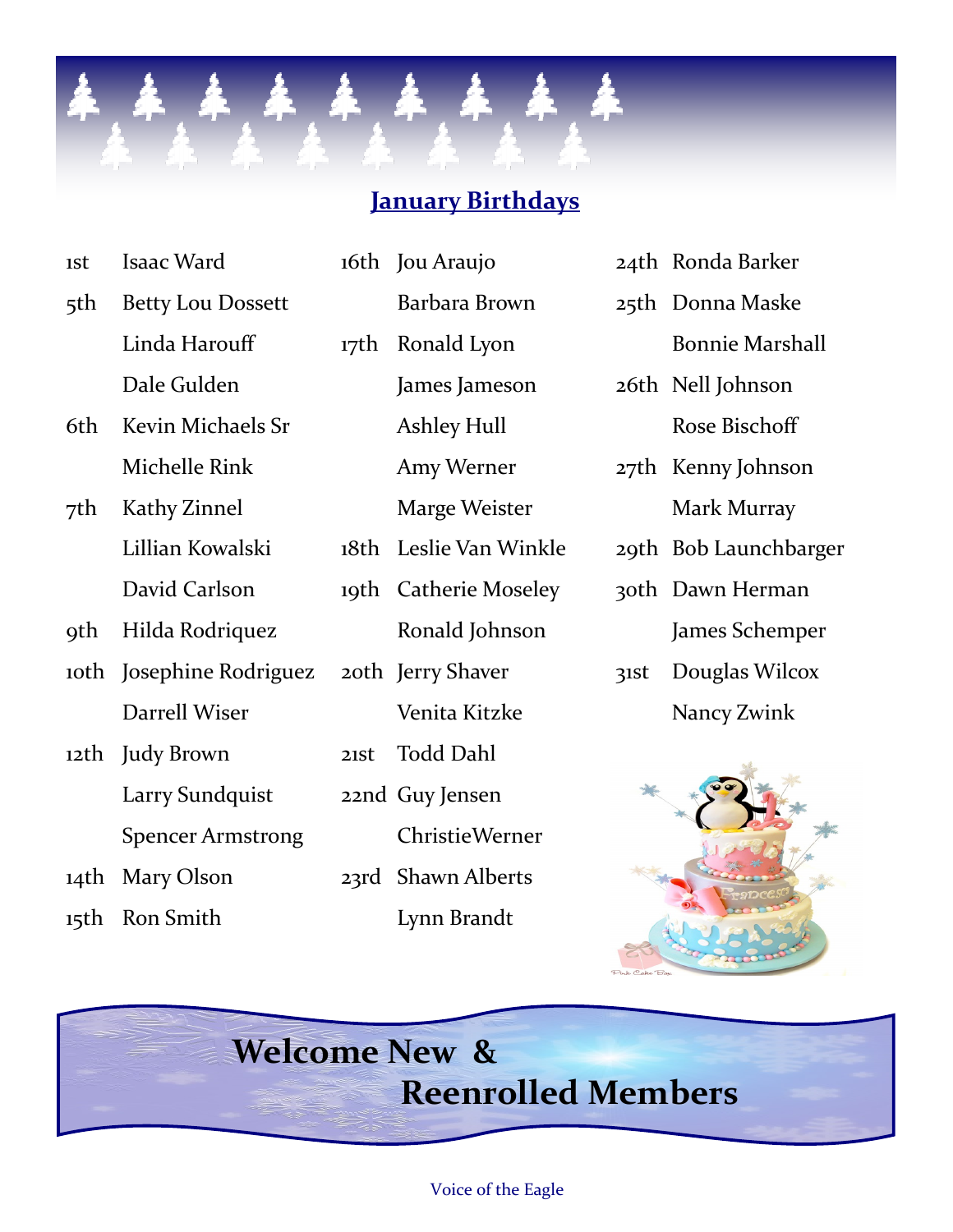# January 2018

| <b>Sun</b>           | <b>Mon</b>                | <b>Tue</b>                                                  | <b>Wed</b>                             | <b>Thu</b>                                                                   | <b>Fri</b>                      | <b>Sat</b>                    |
|----------------------|---------------------------|-------------------------------------------------------------|----------------------------------------|------------------------------------------------------------------------------|---------------------------------|-------------------------------|
|                      | $\mathbf{1}$              | $\overline{2}$                                              | $\overline{3}$                         | $\overline{4}$                                                               | 5                               | 6                             |
|                      |                           | <b>Burger Nite</b><br>$6:30-8:30$<br>Pool Leagues           |                                        |                                                                              | <b>Steak Night</b><br>6:30-8:30 |                               |
|                      | <b>New Years</b><br>Day   | 7 pm                                                        | Festival of<br><b>Sleep Day</b>        | <b>Trivia Day</b>                                                            |                                 | Cuddle Up<br>Day              |
| $\overline{7}$       | 8                         | 9                                                           | 10                                     | 11                                                                           | 12                              | 13                            |
|                      | <b>Bubble Bath</b><br>Day | <b>Burger Nite</b><br>$6:30 - 8:30$<br>Pool Leagues<br>7 pm | Houseplant<br>Appreciation<br>Day      | Aerie &<br><b>Auxiliary</b><br><b>Meetings</b><br>7pm                        | <b>Steak Night</b><br>6:30-8:30 |                               |
| 14                   | 15                        | 16                                                          | 17                                     | 18                                                                           | 19                              | 20                            |
|                      | Natl. Hat Day             | <b>Burger Nite</b><br>$6:30-8:30$<br>Pool Leagues<br>7 pm   |                                        | Winnie the<br>Pooh Day!                                                      | <b>Steak Night</b><br>6:30-8:30 |                               |
| 21                   | 22                        | 23                                                          | 24                                     | 25                                                                           | 26                              | 27                            |
| Natl. Hugging<br>Day |                           | <b>Burger Nite</b><br>$6:30-8:30$<br>Pool Leagues<br>7 pm   | <b>Beer Can</b><br>Appreciation<br>Day | Aerie &<br><b>Auxiliary</b><br><b>Meetings</b><br>7pm<br><b>Opposite Day</b> | <b>Steak Night</b><br>6:30-8:30 | Punch the<br><b>Clock Day</b> |
| 28                   | 29                        | 30                                                          | 3 <sup>1</sup>                         |                                                                              |                                 |                               |
| Fun at Work<br>Day   |                           | <b>Burger Nite</b><br>$6:30-8:30$<br>Pool Leagues<br>7 pm   | <b>Backward</b><br>Day                 |                                                                              |                                 |                               |

#### Voice of the Eagle